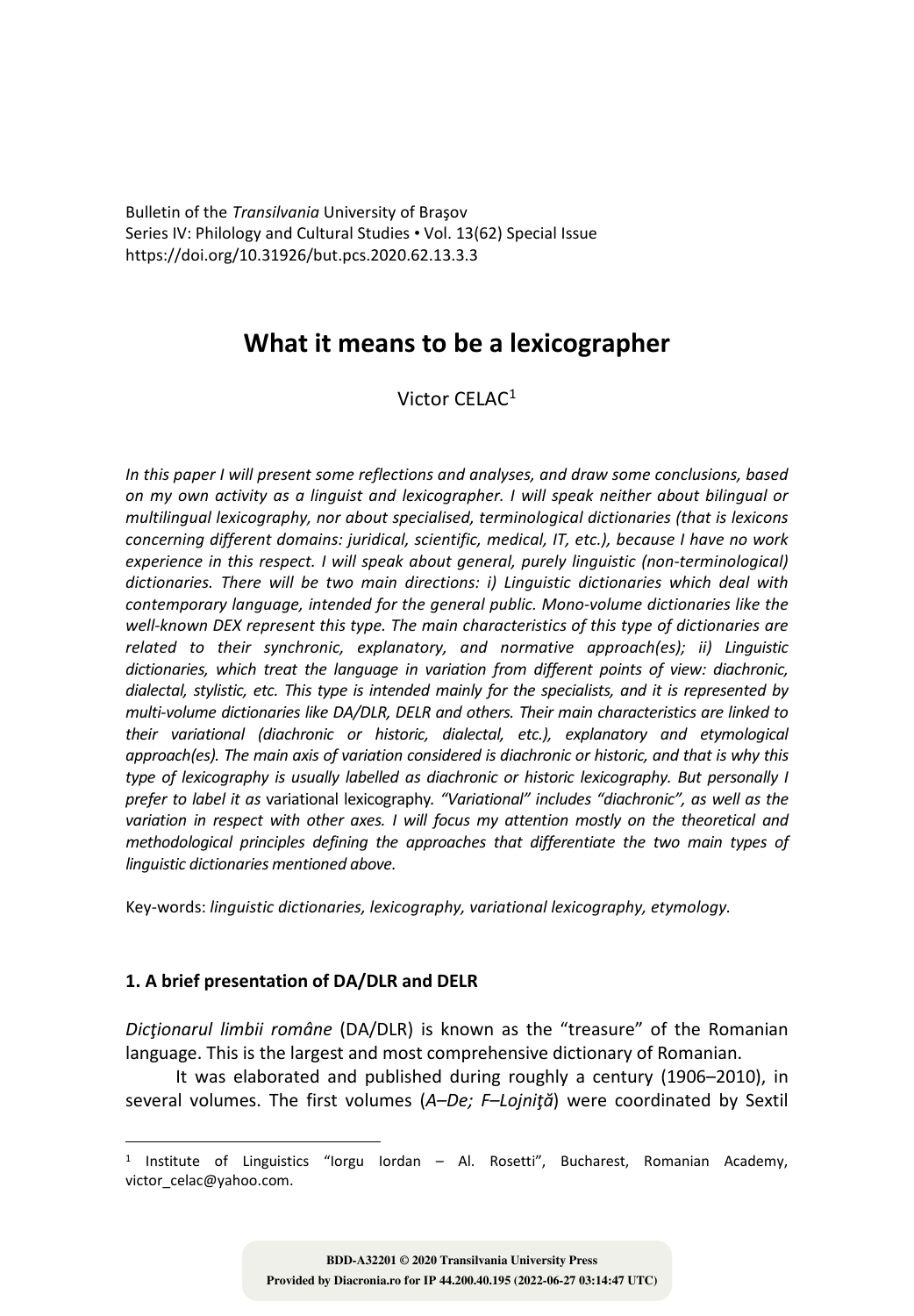Puşcariu (1877–1948). They are usually called the *old series* and are known by the siglum DA (*Dicţionarul Academiei* [*The Academy Dictionary*]). The next volumes (D–E, L–Z) were coordinated by Ion Coteanu (1920–1997), Iorgu Iordan (1888–1986) and Al. Graur (1900–1988), then by Marius Sala (1932–2018) and Gh. Mihăilă (1930–2011). This part is known as the *new series* under the siglum DLR (*Dicţionarul limbii române* [*The Dictionary of Romanian Language*]).

Being a historical dictionary, *Dicţionarul limbii române* offers a historical and etymological perspective on the Romanian vocabulary, rather than presenting merely current usages of the words (like DEX and other dictionaries meant for the general public). Therefore, DA/DLR contains the Romanian language in all its varieties. Ideally, each article of DA/DLR presents a biography of the concerned word, by showing its formal and semantic development across time and space. Therefore, it shows the meanings of a word in their historical order. This dictionary includes not only the words representatives for the current standard Romanian. It also treats the words and word meanings that are no longer used at present, or are used only in a very limited dialectal area, etc.

Unlike the dictionaries of present-day Romanian, in one volume, each definition in DLR is accompanied by numerous real usage quotations, extracted from all sorts of texts, beginning with the first or oldest attestations. In each case, the first quotation shows the oldest recorded instance of the respective word meaning that the lexicographers were able to identify. In the case of the words and senses no longer in current usage, the last quotation is, normally, the last known recorded usage. The quotations allow the reader to get an approximate sense of the time period in which a particular word or meaning of a word has been in use, and helps him to ascertain information about how the word is used in context, beyond any explanation that the dictionary editors could provide otherwise.

DLR has many similarities with the celebrated *Oxford English Dictionary* (known by the siglum OED; its primary editor was James Murray; first edition: 1884–1928; second edition: 1989; published in 20 volumes), and with the *Deutsches Wörterbuch* [*German Dictionary*], begun by the Brothers Grimm (published in 33 volumes between 1854 and 1961).

*Dicţionarul etimologic al limbii române* (DELR) [*The Etymological Dictionary of Romanian Language*] is a relatively recent project. Three volumes have been published until today: I: *A–B* (2011), II/1: *Ca–Cizmă* (2015), II/2: *Clac–Cyborg*  $(2018).<sup>2</sup>$ 

<sup>2</sup> See Celac 2012 for a detailed description of the first volume of DELR.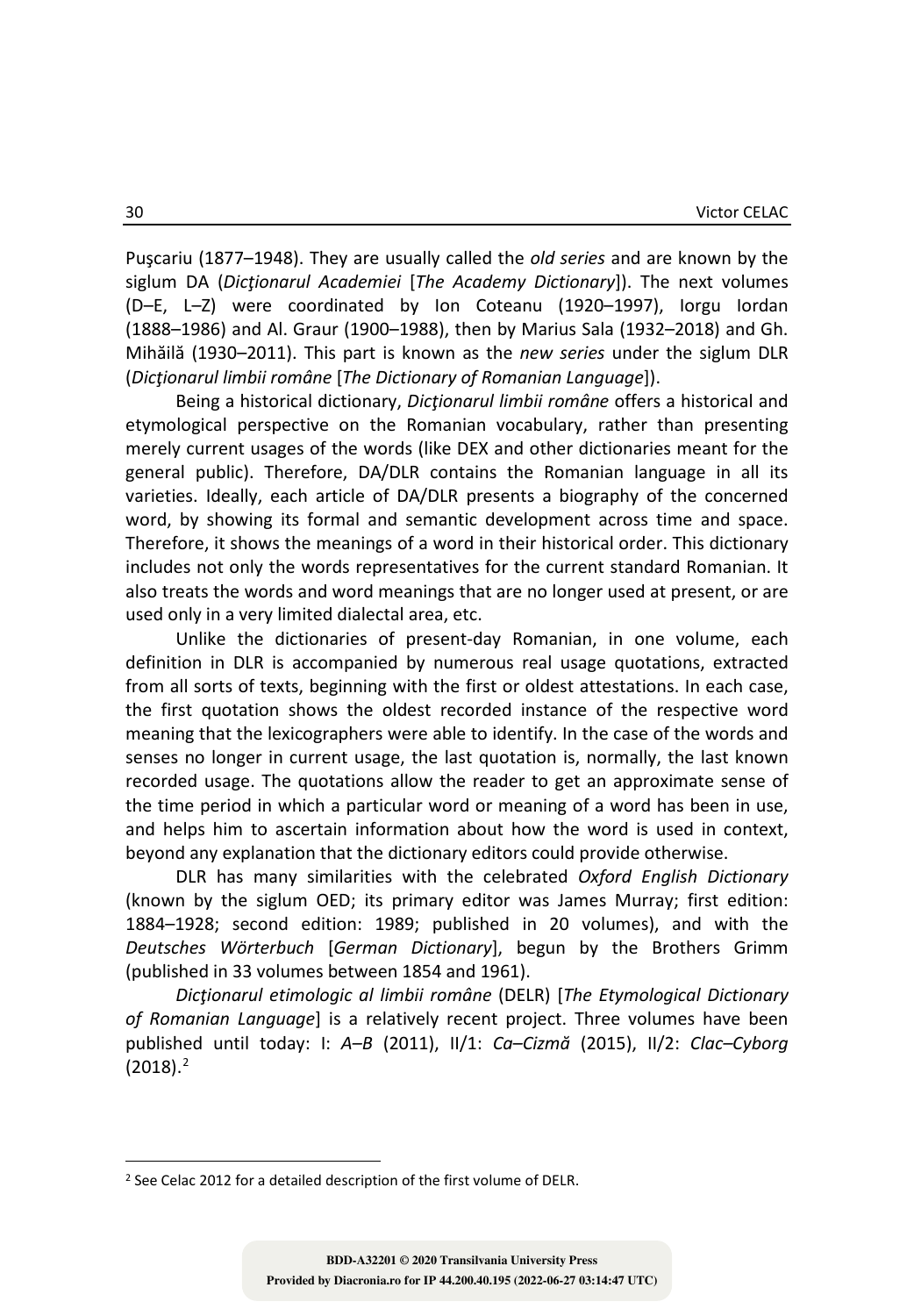#### **2. What does it mean to be a researcher?**

Generally speaking, irrespective of the domain of the research, a researcher is somebody who looks with wonder and amazement at the things which do not cause any wonder or amazement in other, normal, people.

For instance, most people do not wonder why the objects, which are not held by anything, or are not attached to anything, or are not staying on anything, fall until they are stopped in their falling by the surface of the earth or by other surfaces or objects. Similarly, for common people it is not important to know exactly why, in many regions of the northern hemisphere, in the winter the weather is usually cold or very cold, and in the summer the weather is usually warm, or why water turns into ice when its temperature falls under zero degree. Again, most people do not wonder why milk and water can be mixed together easily, while oil and water cannot be mixed that easily. Most people are not interested in producing a full classification of the plants, of the animals, of the rocks in a region, or of the words in a language. For most people, there seems to be no concrete utility in getting the answers to such questions, or in producing such classifications.

The same cannot be said about researchers. One can presume that the first people who wondered about the falling of the objects, or about the freezing of water, or about the meaning of words, were the first scientific researchers.<sup>3</sup>

As a linguist and a lexicographer, I often wonder spontaneously about the meanings of certain words, about the peculiarities of the semantic evolution of other words.

There is a small list of concrete situations, which can cause one to wonder, or, at least, they had this effect on me, when I first thought of them:

- Why are there two words in Romanian, *inapt* and *inept,* which seem to have something in common, but their meanings are different? (The situation is similar with English *inapt* and *inept*, French *inapte* and *inepte*).
- Why does the word *şopârlă* mean 'lizard, a reptile' in Romanian, but it also means 'subversive and encoded allusion or hint, sort of innuendo'? (This case is discussed below, cf. 4.).

<sup>3</sup> For example, Richard Dawkins, in the *Preface* to his book *Selfish Gene* (first edition: 1976), speaks about the basic feeling of *astonishment* which characterizes the perception about his own scientific investigation: "We are survival machines-robot vehicles blindly programmed to preserve the selfish molecules known as genes. *This is a truth which still fills me with astonishment.* Though I have known it for years, I never seem to get fully used to it. One of my hopes is that I may have some success *in astonishing others*" (Dawkins 2016, 4; emphasis added).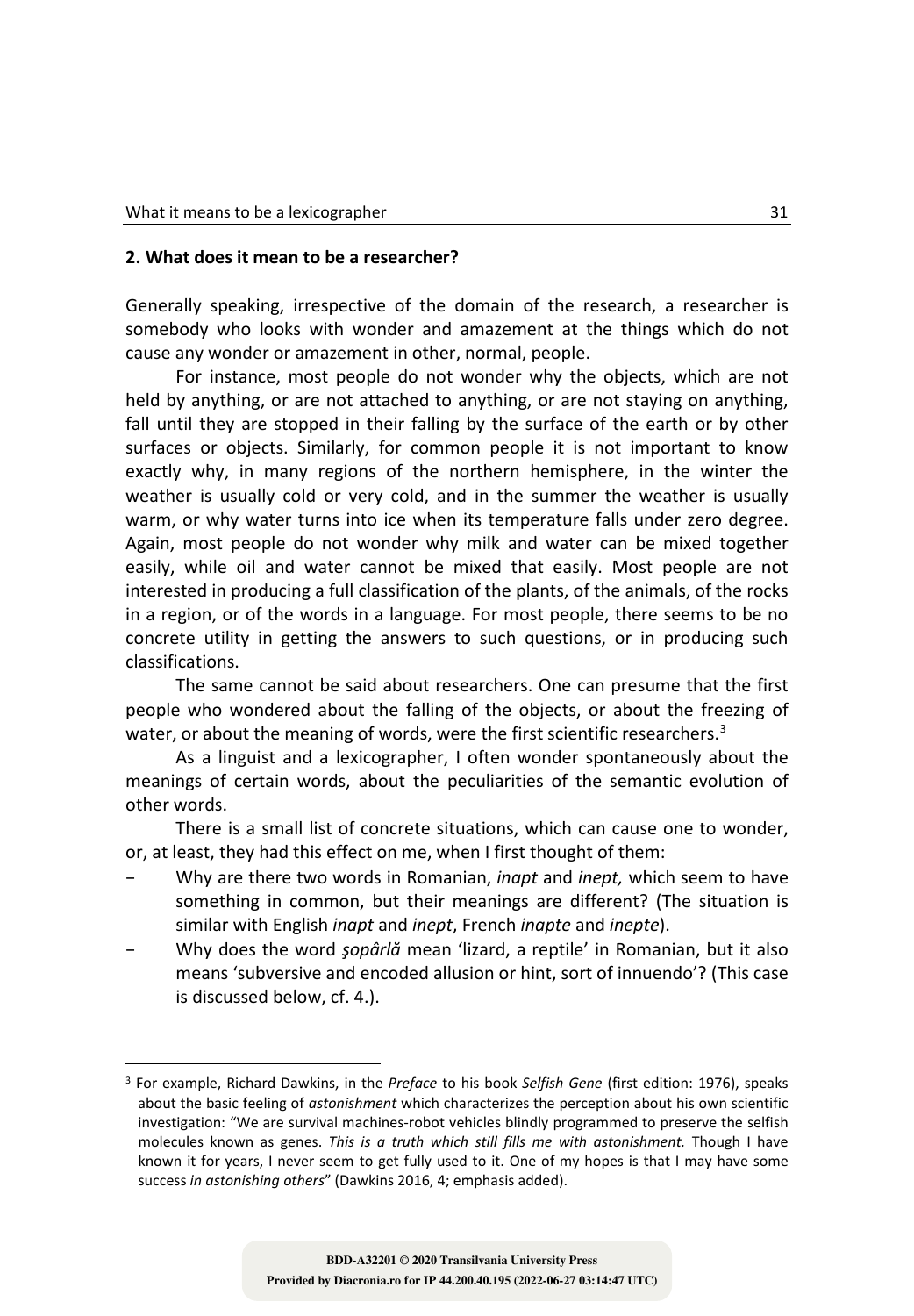- Why is the word *puşculiţă* used in contemporary Romanian mostly with the meaning 'container for saving money in, with a slit in the top through which coins are dropped', whereas it is a diminutive of *puşcă* 'rifle', and logically it should mean only 'little rifle'?
- Why does the verb *hotărî* mean 'to decide, to conclude', whereas it is a derivative from *hotar* 'border, boundary'? (In fact, as we can see in historical dictionaries, the verb *hotărî* meant originally 'to trace a border [= *hotar*], in order to delimit, to demarcate a territory'.)
- Why does the verb *împrăştia* mean 'to spread, to disperse', whereas it is a derivative from *praştie* 'sling, sort or rudimentary catapult'? (In fact, the verb *împrăştia* meant originally 'to throw something around with a sling [= *praştie*]'.)
- Why does the verb *presăra* mean 'to sprinkle, to scatter or pour small drops or particles of a substance over something' (it may be used for every sort of granular substance: salt, sugar, flour, sand, gravel, cement, earth), whereas it is a derivative from the verb *săra* 'to sprinkle salt over some aliment; to season or preserve with salt' (< *sare* 'salt'), and logically it should mean only 'to sprinkle salt over some aliment'? (In fact, the verb *presăra* meant originally only 'to sprinkle salt over some aliment'; the current meaning was created by secondary semantic extension.)

I will add some other examples from the domain of phraseology:

- Why do we say in Romanian *a spăla putina*, literally 'to wash the barrel', meaning 'to run furtively, in order to escape some danger or responsibility'?
- Why can everybody knowing Romanian say and understand the idiom *a îngheţa bocnă*, meaning 'to freeze completely', but nobody seems to be able to say what exactly the word *bocnă* means?4

## **3. A look at the arrangement of meanings**

This section focuses on the arrangement of the meanings of polysemous words in various dictionaries, and what it conveys about the word and the lexicographers' approach. The discussion will be illustrated by three distinct cases of polysemy, i.e. *condiție* (cf. 3.1), *portar* (cf. 3.2), and *illiberal* (cf. 3.3).

<sup>4</sup> Of course, every language has its own, specific, idioms, whose origin and motivation are rather obscure, like English *to rain cats and dogs* 'to rain heavily' or *to kick the bucket* 'to die'.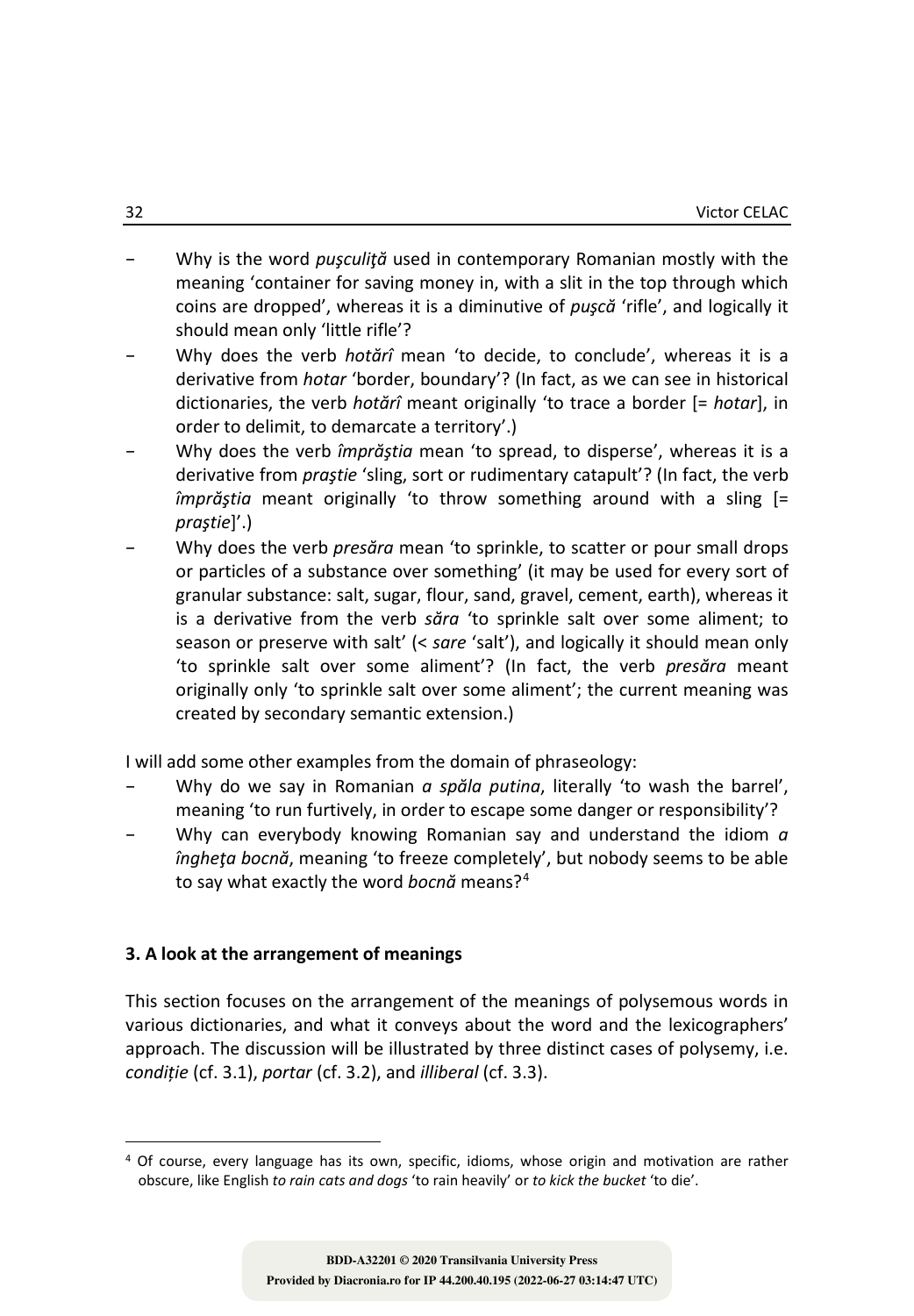#### **3.1. A case of polysemy:** *condiţie*

The Romanian word *condiţie* has nearly the same meanings as the English *condition* and the French *condition*. Among the meanings of this word, there are the two following main senses:

1. 'Something demanded as a prerequisite to grant or perform something else' – we can say in Romanian: *există o condiţie pentru îndeplinirea cutărui lucru* 'there is a condition for fulfilling something'.

2. 'Mode of being, state, position, nature, etc.'  $-$  in this sense, we can say: *condiţie medicală bună* 'good health condition', or *condiţie socială bună* 'good social condition', or *condiţie umană* 'human condition', or *tabloul este într-o condiţie bună* 'the painting is in a good condition'.

It may seem interesting enough to look closely at this situation in order to see how one could explain this polysemy. It is an example of a borrowed word in Romanian (as it is in English and in French). It is an "international" or "cultural word", which has cognates in many European languages. Its ultimate origin is Latin *condicio.* If you work on a Romanian explanatory dictionary, and you want to produce a satisfactory semantic description of this word, you may want to be sure you understand correctly the main motivations of its different meanings. For instance, you may want to ask yourself: "Which is the original meaning, and which is the secondary meaning of the Romanian word *condiţie*, and of its cognates in other languages?" To this end, you have first to know the treatment of this word in older Romanian dictionaries, to look closely at the Romanian textual occurrences of this word, and also you have to study carefully the reference dictionaries of French, of English, of Latin, and possibly of some other European languages.

For the moment, it seems to me that the description made by OED *s.v. condition* is the most adequate. This article has two major semantic groupings, each containing plenty of secondary or subordinated meanings:

**I.** A convention, stipulation, proviso, etc.

I.1. Something demanded or required as a prerequisite to the granting or performance of something else. [...] *on condition that*. [*to put a condition*, etc.]

**II.** Mode of being, state, position, nature.

II.9.a. A particular mode of being of a person or thing; state of being. [...]

II.9.e. A state of health, esp. one which is poor or abnormal; a malady or sickness [...].

II.10.a. State in regard to wealth, circumstances; hence, position with reference to the grades of society; social position, estate, rank. [...]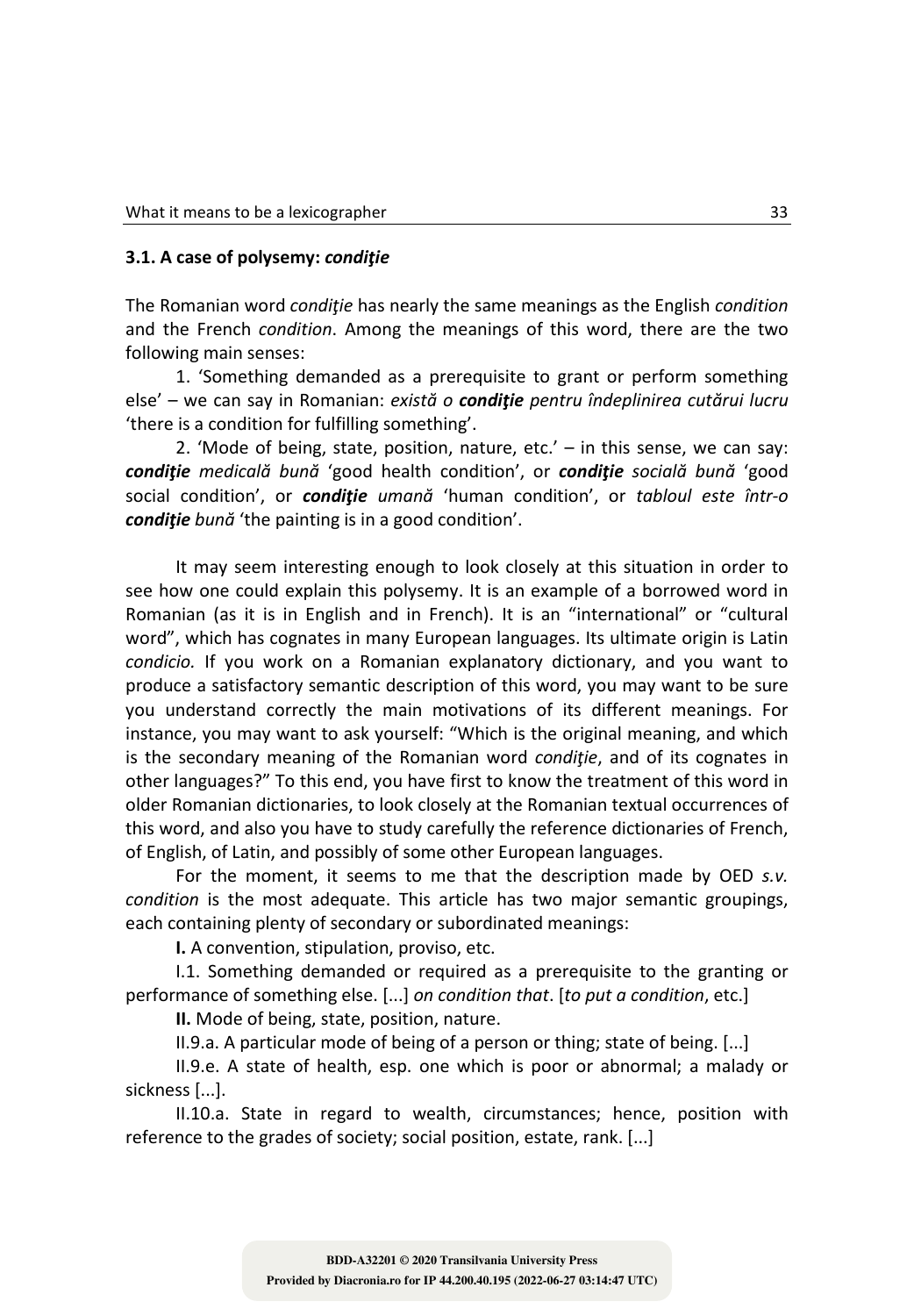I will not discuss further this word and will not assess its treatment in different dictionaries. I will only notice that, across Romanian dictionaries, this word is treated rather differently  $-$  for instance, not all dictionaries have all the meanings of this word, and the meanings which exist in several dictionaries are not always listed in the same order. These differences in lexicographical treatment are rather justifiable. As I have already mentioned, an explanatory dictionary of contemporary language will normally give only the meanings that are known and used today, and it will begin with the most frequently used meaning, whilst a historical and etymological dictionary will give all the meanings used across time and space, and will present them in chronological order, possibly, in some logical connection with the meaning of its etymon.

#### **3.2. Another case of polysemy:** *portar*

The next example concerns the Romanian word *portar.*<sup>5</sup> In DLR, in DEX, and in some other reference dictionaries of Romanian, it has mainly the next three meanings:

1. 'Employee in charge of the entrance of a hotel, apartment complex, or other large building, porter';

2. 'Player in soccer and some other team sports, whose special role is to stop the ball (or puck, in hockey) from entering the goal';

3. (In Medieval Moldavia and Walachia) 'Dignitary in charge of the reigning prince residence (defense, administration, etc.)'.

As etymological indication, the cited dictionaries offer a concise formula, which explains only the form of the word: "*poartă* + suf. *-ar*" (it is a derivative from *poartă* m meaning 'gate' and 'goal' [in some sports]", with the suffix *-ar*).

It is natural that all three meanings be registered in DLR, the great historical dictionary. Moreover, they need, without any doubt, to be registered also in DEX, or similar mono-volume dictionaries, intended for the general public. The first two meanings refer to the realities of the present. Concerning the third meaning, it is a historicism *–* it refers to the realities of the past, but it is still used in the texts of historians and also it appears in several texts of classical Romanian writers.

Let us ask now which order of the three meanings will be suitable for the mentioned dictionaries. Concerning DEX, the order given above is already the most appropriate. But not the same order of meanings will be appropriate for DLR. As a historical dictionary, DLR wants to trace the history of words and meanings, so it

<sup>5</sup> This case is discussed, with supplementary data and details, in Celac (2020, 47–48).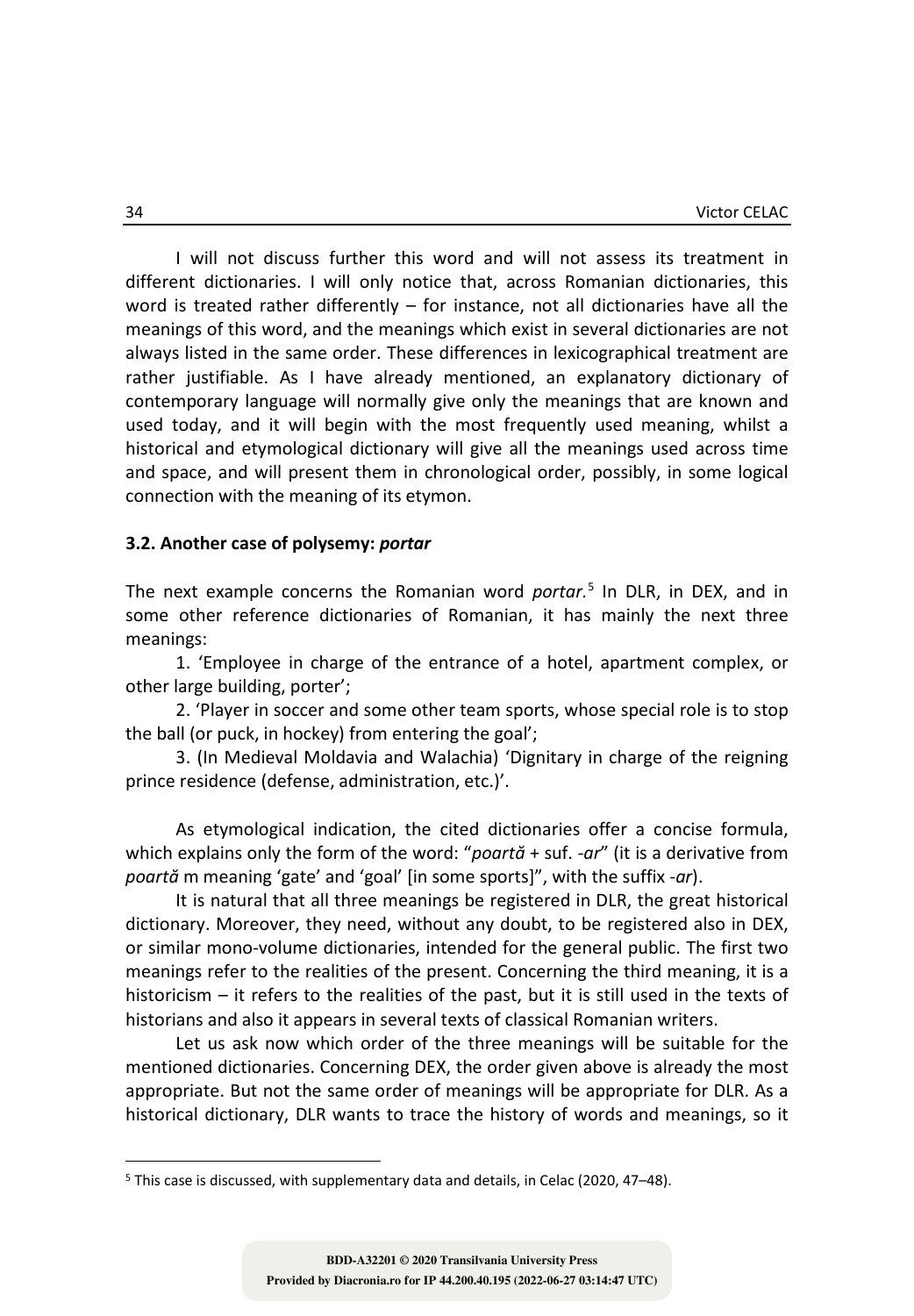will give the meanings in their chronological order (and will illustrate each meaning with quotations available across all the historical periods when the meanings circulated):

1. 'Dignitary in charge of the reigning prince residence...', attested since the most ancient Romanian textual sources – from the  $15<sup>th</sup>$  century, in some Slavonic documents, then appearing massively in Romanian chronicles and other sorts of texts.

2. 'Employee in charge of the entrance of a hotel, apartment complex, or other large building, porter' – attested sporadically since the 17<sup>th</sup> century, only in some translations, then, massively, since the  $19<sup>th</sup>$  century, when it started to refer to the current realities of the Romanian society.

3. 'Player in soccer and some other team sports, whose special role is to stop the ball (...) from entering the goal' – attested in Romanian since 1921, so to speak, approximately since the historical moment when the team sports including the position of *portar* [= goalkeeper] started being practiced in Romania.

As for the etymological treatment of this word, we can agree that etymology as a linguistic domain of research has to deal not only with the forms of the words, but also with their meanings. Moreover, the modern etymological approach has to connect the origin of a lexical element (word, meaning of a word, phrase or expression, etc.) with the historical context and cultural background, which generated it (cf. French *milieu créateur*). Therefore, we can agree again that the concise etymologic formulas as that cited above – "*poartă* + suf. *-ar*" – are insufficient, because they are limited exclusively to the formal side of the words and they tell us nothing about the origin of the meanings.

The most ancient meaning of *portar*, 'dignitary in charge of the reigning prince residence...' is a semantic calque or loan translation of the Turk *kapucı/kapıcı* 'armed guard at the Sultans Palace in Istanbul; Ottoman dignitary'. It is worth noting that the Sultans Palace in Istanbul was named *Topkapı*, and that both *Topkapı* and *kapucı/kapıcı* are derivatives from *kapı* 'gate' – and Romanian *portar* 'dignitary...' is similarly derived from *poartă* 'gate'. That is why Romanian *portar* 'dignitary...' has to be considered a semantic calque or loan translation of the Turk *kapucı/kapıcı.*

The next meaning of *portar*, 'employee in charge of the entrance of a hotel, apartment complex, or other large building', as it occurs sporadically, since the  $17<sup>th</sup>$ century, in some translations, may be a loan translation of terms such as the Latin *ostiarius*, the Medieval Latin *portarius*, the Old Greek θυρᾶωρός, the Byzantine Greek ὀστιάριος, the Modern Greek θυρωρός, the Slavonic *vratarŭ* (according to the languages from which these old translation were made). Moreover, it is important to stress that Romanian *portar*, with this meaning, began to be usual,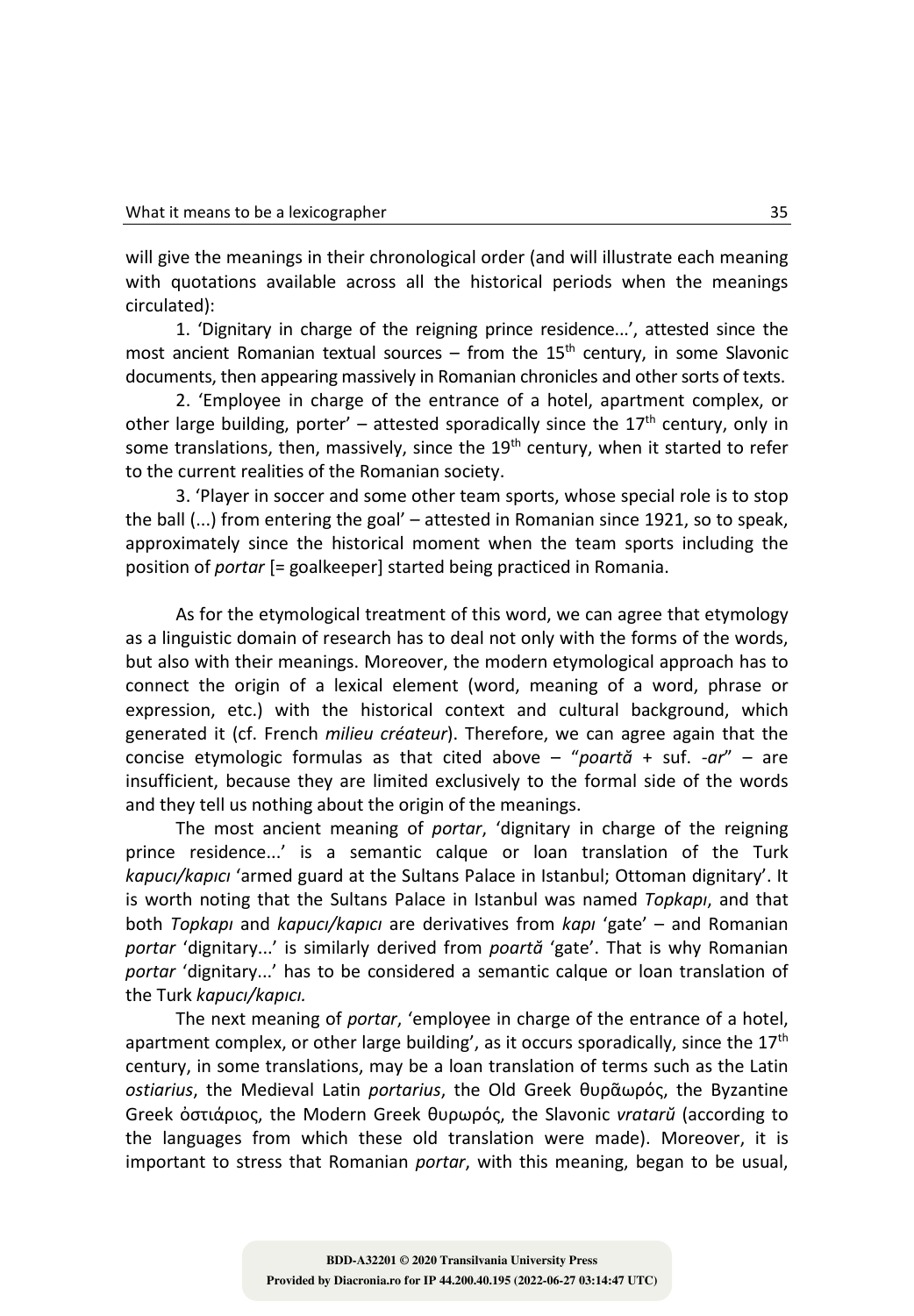referring to the Romanian realities, only since the  $19<sup>th</sup>$  century, and this happened under the influence of the French *portier*.

Finally, the third meaning of our word, 'player in soccer and some other team sports, whose special role is to stop the ball (...) from entering the goal', attested since 1921, is a loan translation from some languages that have terms with the same meaning, as derivatives (or at least having aspect of the derivative words) coined from the substantives which mean both 'gate (generally speaking)' and also 'space into which the ball has to be sent in order to score, goal (in some team sports)': German *Torwart* s.m. (cf. *Tor* s.n.), Italian *portiere* s.m. (cf. *porta* s.f.), Spanish *portero* s.m. (cf. *puerta* s.f.), and maybe also Russian *вратарь* (cf. *врата* [*= ворота*]).

As we can see, each of the three meanings of the Romanian word *portar* needs a separate etymological discussion, in close relation with the historical context or cultural background, which generated them. A good etymological dictionary has to explain the origin, the age, the circulation of each of the three meanings. It cannot limit itself to a concise etymological formula like "*poartă +* suf. *-ar*", which says nothing about the origin of the meanings.

### **3.3. Another case of polysemy:** *illiberal*

In order to insist on the importance of the *milieu créateur* in etymology, I would like to discuss briefly the example of the English adjective *illiberal.* In the *Concise Oxford Dictionary* (1999), it has two meanings:

- 1. 'Opposed to liberal principles'.
- 2. Archaic. 'Ill-bred or unrefined'.

A concise etymological formula of this word may be: "Borrowed from French *illibéral*", but it still seems to be limited to the formal side of the word under discussion. In order to do more than this, we need to observe the chronology of the two meanings, in close connection with the political and cultural context in which each meaning has been created.

The first meaning has been in existence since the  $19<sup>th</sup>$  century (according to OED), and it refers to the political life. It may be illustrated by means of a quotation such as: *I am a violent Illiberal; but it does not follow that I must be a Conservative* (1871, Ruskin, in OED), and also by an usage which may suggest a recent and supplementary semantic evolution (not registered in the *Concise Oxford Dictionary* (1999), nor in OED): *An illiberal democracy [...] is a governing system in which*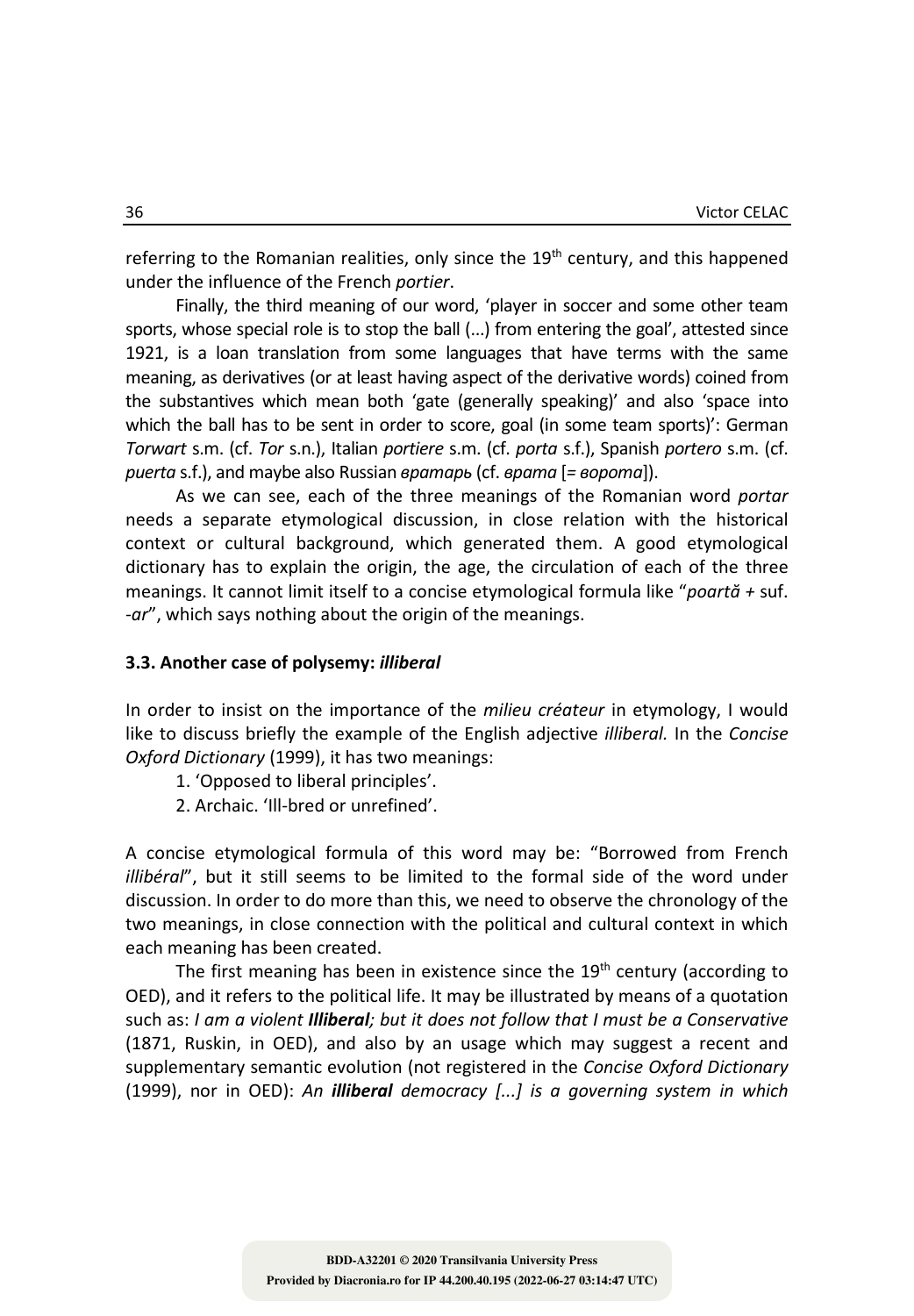*although elections take place, citizens are cut off from knowledge about the activities of those who exercise real power because of the lack of civil liberties.*<sup>6</sup>

The second, archaic meaning has existed since the  $16<sup>th</sup>$  century (according to OED). It may be further explained by adding some synonyms from OED like: *ungentlemanly, base, mean, vulgar, rude, sordid*; and a fine quotation like: *Are you sufficiently upon your guard against awkward attitudes, and illiberal, ill-bred, and disgusting habits; such as scratching yourself, putting your fingers in your mouth, nose and ears?* [1750, Lord Chesterfield's *Letters to his son* (ap. Crystal 2007, 78)].

It is interesting to notice that each of the two meanings of *illiberal* should be related with the corresponding meanings of its antonym, *liberal*: 1. (as opposed to *servile*) 'worthy of a free man; pertaining to or suitable to persons of superior social station, to gentlemen' *vs.* (as opposed to Conservatives, and to other political orientations) 'favorable to constitutional changes and legal or administrative reforms in the direction of freedom or democracy'.

## **4. Explaining new meanings of words**

Another example I will discuss is that of the Romanian word *şopârlă*. By means of this example, I want to show that the synchronic perception of the linguistic data sometimes may be very different from their real explanation, based on research carried out from a genetic and diachronic perspective upon the same data.

The original meaning of *şopârlă* is 'lizard, a reptile...'. In addition, *şopârlă* also means in contemporary Romanian 'subversive and encoded allusion or hint, sort of innuendo, referring mainly to the former communist ideology or to some negative realities of the respective historical period'. It is used often as part of some expressions like: *a băga o şopârlă, a strecura o şopârlă, a umbla cu şopârle*  (literally) 'to put in, to slip in a lizard, to go around with lizards'.<sup>7</sup>

<sup>&</sup>lt;sup>6</sup> At <https://en.wikipedia.org/wiki/Illiberal\_democracy>. Accessed on 29 December 2019.

<sup>7</sup> During the former communist regime in Romania, it represented a way of shunning or bypassing the interdictions (laid by the authorities) to mention in any way different sensible themes and subjectstaboo: economic precariousness; lack of freedom; different spiritual and religious aspects etc. (See Popescu 2016 for some valuables considerations concerning the concept of taboo, in reference, *inter alia*, to the realities of the former totalitarian Romanian regime. This type of taboo is labeled by the cited author as *destructive taboo* [= "le tabou destructif", Popescu 2016, 172-173]).

Anyway, this notion – *şopârlă* 'subversive and encoded allusion or hint...' – should be considered as one of the most defining feature of the gloomy and dreary atmosphere of the last decennia of the communist regime in Romania – with its nearly total lack of individual liberties, with its economic precariousness, with its systematic and strict censorship, and with the huge cult of personality to the former leader Nicolae Ceauşescu. It represented an evasive strategy which allowed people to say partially the truth, taking fewer risks than saying the truth directly. It could be found nearly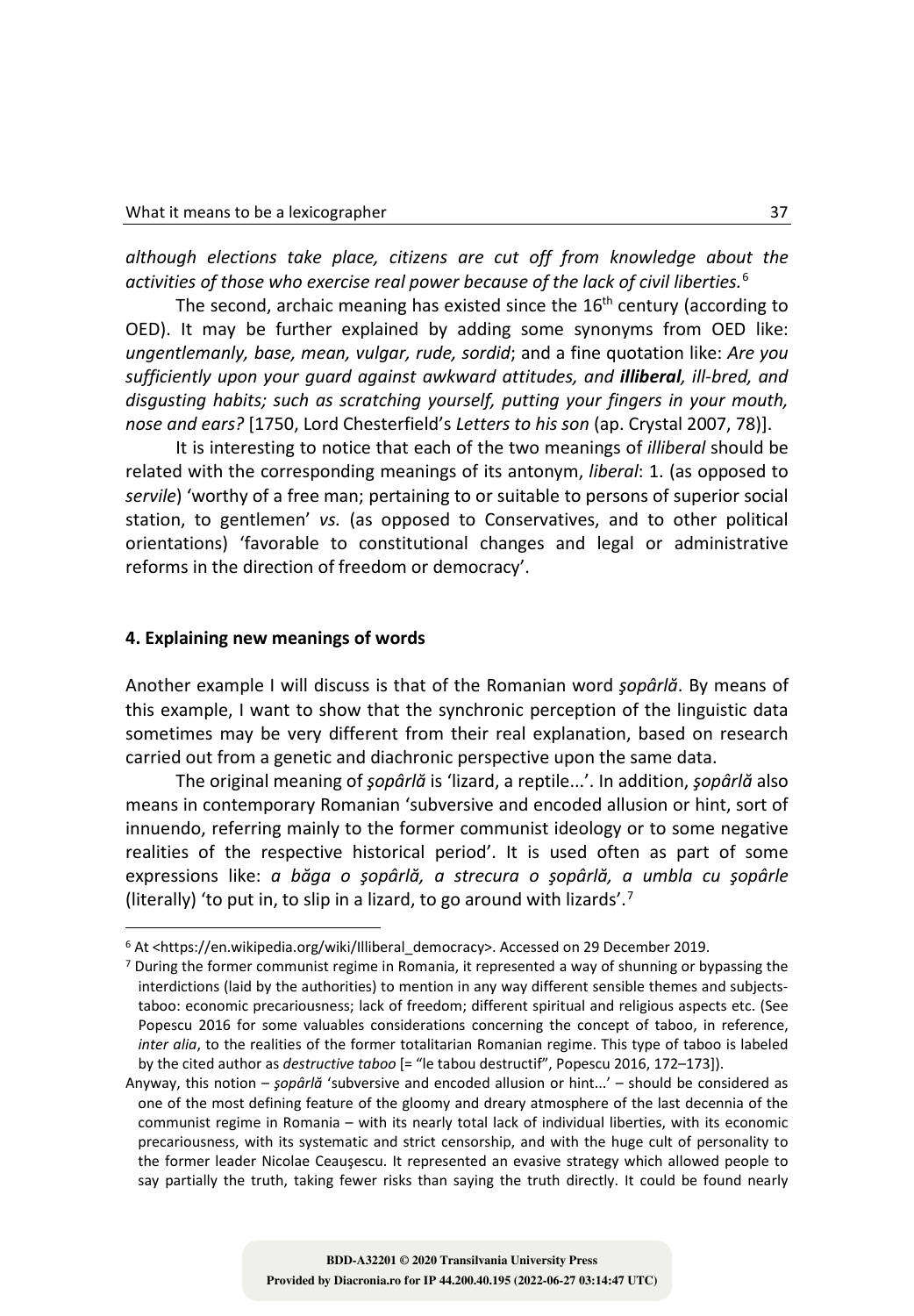In order to explain the creation of this new meaning – *şopârlă* 'subversive and encoded allusion or hint...' – one can always postulate a simple figurative semantic change from *şopârlă* 'lizard, reptile'.

Anyhow, in my opinion, in a dictionary of contemporary Romanian (like DEX), *şopârlă* should have these two meanings:

1. 'Lizard', which is the original and very ancient meaning, attested since the 15<sup>th</sup> century.

2. (Figurative) 'Subversive and encoded allusion or hint...'. This second meaning is far more recent in Romanian – its earliest occurrence in textual sources found by me dates back to 1977 (in a novel by Marin Sorescu). This meaning circulated certainly also before  $1977<sup>8</sup>$  I suppose it was created around 1950 or so, not earlier.

This lexicographical presentation could be taken, *per se*, as an etymological indication for the second sense. It is a manner to say clearly enough that the second sense is a figurative semantic change from the first sense. From the synchronic point of view, this seems very plausible. But, after researching this case from the genetic and historical or diachronic point of view, I have gathered some arguments that the true etymological explanation of *şopârlă* meaning 'subversive and encoded allusion or hint...' could be different.

On the one hand, there are, in Romanian, several words like:

– *şovâlc* (interjection which imitate limping or hobbling way of walking);

– *şovâlcăi* vb. 'to limp, to hobble';

– *şovâlcăială* s.f. 'limping, hobbling';

*– şovârca* vb. 'to fool around; to avoid or neglect (a duty or responsibility); to lie; to hesitate';

everywhere: in some radio and TV transmissions, in the press, in theatrical and entertaining shows, in literature, and also at the basic level in everyday conversations. There is an example – an allusion to the critical economic precariousness of the last years of Ceauşescu regime in Romania: *Ce găsesc eu când deschid frigiderul ? – Mult frig!* 'What can I find when I open my fridge? – A lot of cold!' (from the repertory of *Divertis*, a Romanian humoristic group).

<sup>8</sup> There is a humoristic sketch by the renowned Romanian actor Toma Caragiu, *Şopârliţa liberă* [*Free little lizard*] (1969). The title in itself is a clear allusion to the radio station *Free Europe*, considered hostile and subversive by the communist authorities of the epoch. Two quotations from this sketch will be very conclusive: *Conspectând istoria [...], am aflat că oameni din cele mai vechi timpuri umblau cu şopârle* [...]; *Sorcova, vesela, / Să sperăm că ne-om lăsa / De şopârle şi fitile / Crocodili şialte reptile! / Ai de spus ceva în viaţă, / Spune-o cu curaj în faţă, / De la tinereţe, pân-la bătrâneţe!* [*I have learned from history* [...] *that people, since ancient times, used to go around with lizards* [...] [The following are some improvised lines on the basis of a ritual Romanian popular song named *Sorcova*] *Sorcova, joyful, / Let's hope that we will give up / Lizards and squibs, / Crocodiles and other reptiles! / If you have something to say in your life, / Say it straightforwardly and courageously, / From childhood to old age!*].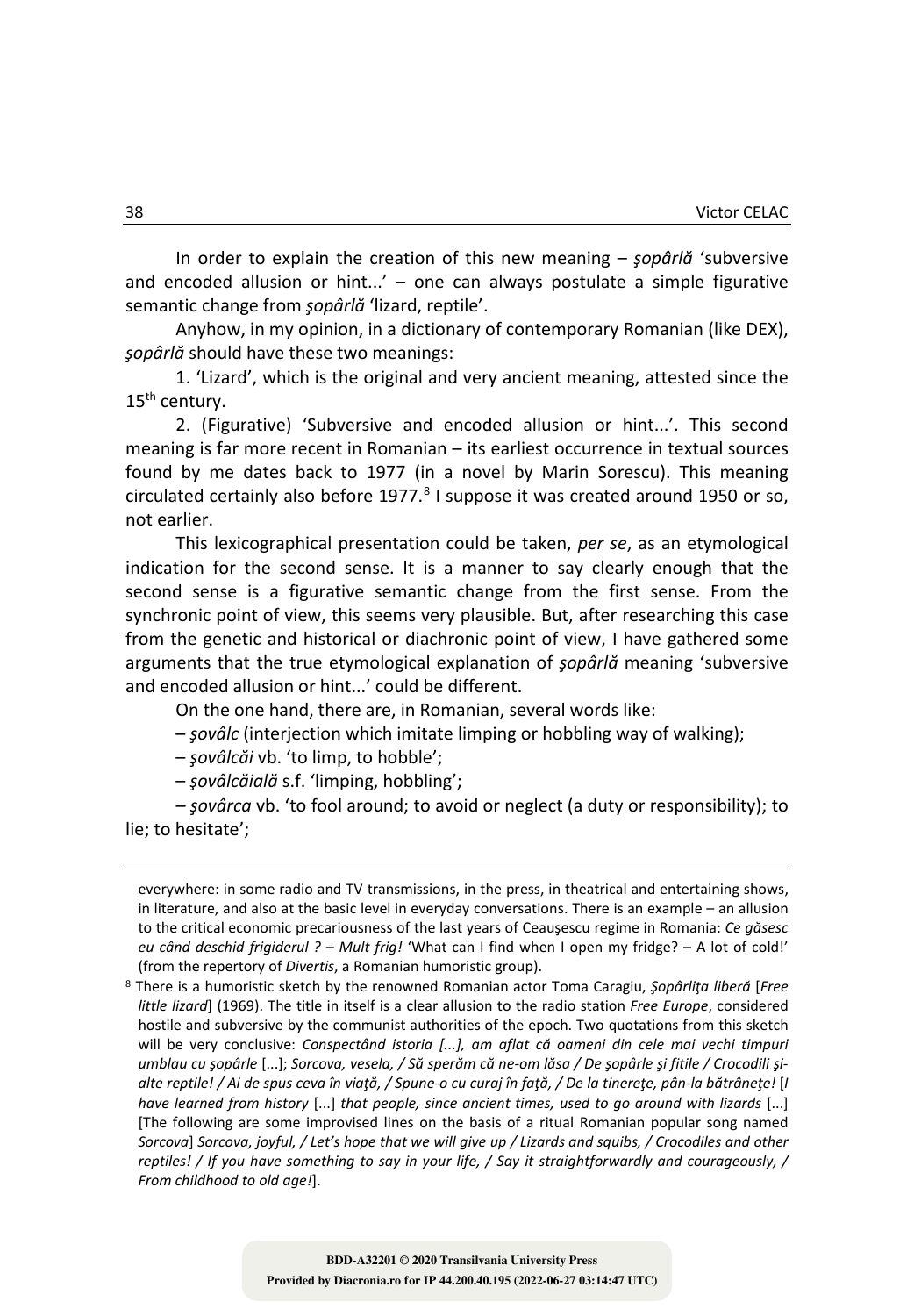*– şovârcăi* vb. 'to avoid some danger; to try hiding the truth; to search for some fake pretexts';

– *şopârcăi* vb. 'to use subterfuges or deceiving stratagems';

– *şopârcăieli* s.f. pl. 'lies, deceiving stratagems';

– *şopârcărie* s.f. 'lie'.

Most of these lexical items are attested since the  $19<sup>th</sup>$  century, and their diffusion is limited to some regions of Romania (see DLR for details). Etymologically, they have nothing in common with *şopârlă* 'lizard, reptile'. As it is suggested in DLR, the forms in *şov-* are original, and they are etymologically connected with the verb *şovăi* 'to hesitate, to waver'.

On the other hand, the substantive *şopârlă* 'lizard, reptile' has a lexical variant *şopârcă* (much less known than *şopârlă*; this variant, *şopârcă*, is explained etymologically in DLR as a contamination between *şopârlă* and *năpârcă* 'viper').

Taking into consideration all these elements, I suppose that *şopârcă* 'lizard' (the variant of *şopârlă* 'lizard') was attracted semantically by the verb *şopârcăi* 'to use subterfuges or deceiving stratagems', and the substantives *şopârcăieli* [pl.] 'lies, deceiving stratagems', *şopârcărie* 'lie'. This semantic attraction consisted in adding to *şopârcă* the meaning 'lie, stratagem, subterfuge'. Then the generally known form *şopârlă* (whose variant is *şopârcă*) acquired the same new meanings. Finally, during the communist epoch, the new meaning of *şopârlă* was coined, i.e. 'subversive and encoded allusion or hint...'. It was based on a stratagem or a subterfuge, but it was used not to lie, but to bring to light some truth, inconvenient for the political authorities.

Nevertheless, one can ask why it is not preferable to consider that *şopârlă*  'subversive and encoded allusion or hint...' is a simple figurative semantic change from *şopârlă* 'lizard, reptile'. Why should we prefer that complicated scenario of semantic contamination in several steps, i.e. *şopârcăi, şopârcăieli, şopârcărie* inducing to *şopârcă* 'lizard' the meanings 'lie, stratagem, subterfuge', then the same meanings being transferred to *şopârlă*, and so on? In my opinion, the simpler explanation (semantic figurative evolution from *şopârlă* 'lizard, reptile' to 'subversive and encoded allusion or hint...') is not totally impossible, but still it has the problem that it implies a transfer from the realm of living creatures (which a reptile is) to the field of abstract notions ('subversive and encoded allusion or hint...'). It is true that often the names of some living creatures are transferred figuratively to other living creatures, to human beings, or to objects. For instance, in English, *fox* means figuratively 'a cunning or sly person', *mouse* means analogically 'a small handheld device that is dragged across a flat surface to move the cursor on a computer screen'; in Romanian, *peşte* means not only 'fish' (which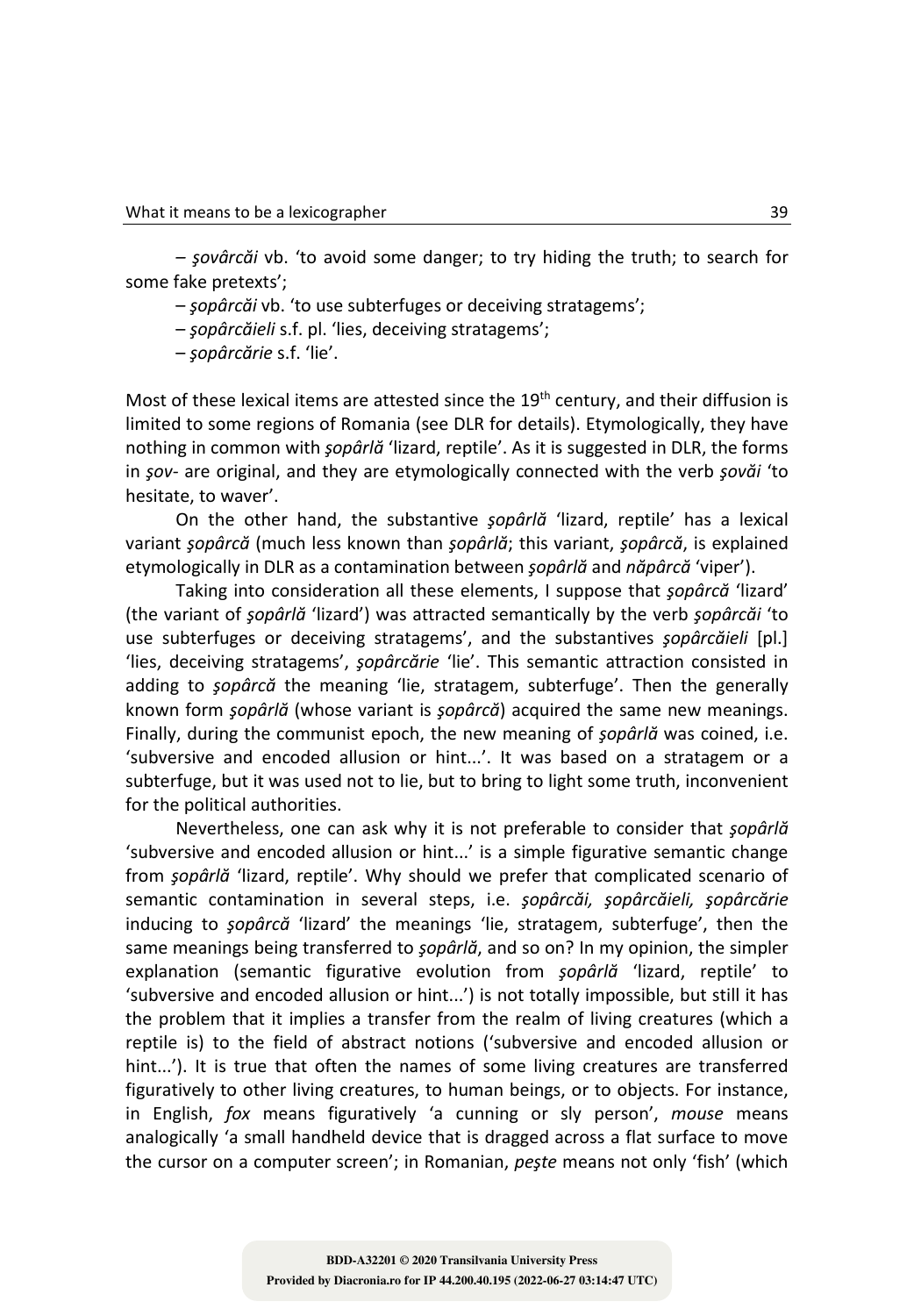is its basic and original meaning), but also 'pimp, procurer, pander'. We can find many more similar semantic shifts, but I did not yet find an example of a semantic shift going from the name of an animal to the name of an abstract notion.

In many cases, it is very interesting to imagine a connection between the meanings of the current Romanian word and the meanings of its etymon.

For instance, the Romanian adjective *rece* means 'cold'. It is inherited from Latin *recens*, which means something else: 'fresh, recent'. Sextil Puşcariu, an important Romanian linguist and lexicographer, has commented this case:

"*Adjectivul* rece *datoreşte înţelesul său în româneşte întâmplării că se găsea mai adesea în tovărăşia substantivului* apă*. În latineşte,* recens *– din care derivă* rece *al nostru – însemna cu totul altceva. Precum arată neologismul*  recent *– care e un dublet al lui* rece *– sensul originar era cel de "proaspăt". Se*  zicea, deci, aqua recens care însemna "apă proaspătă", adusă de curând de la *izvor, şi, de aceea, "având o temperatură scăzută". Dacă accidentul fatal în istoria cuvântului* rece *ar fi fost întovărăşirea lui cu* panis*, în loc de* aqua*, sensul lui* rece *ar fi fost în româneşte, tocmai dimpotrivă, cel de "cald", căci pâinea proaspăt scoasă din cuptor are o temperatură ridicată*". [The adjective *rece* 'cold' owes his meaning in Romanian to the accident that it was used often in association with the noun *apă* 'water'. In Latin, *recens* – which is the etymon of the Romanian adjective *rece* – had a totally different meaning. Like in the case of the neologism *recent* – which is a doublet of *rece* – its primary meaning was 'fresh'. So, one said *aqua recens*, meaning 'fresh water', brought recently from a spring, and therefore, at a low temperature. If the fatal accident, in the history of the word *rece*, was represented by its association with *panis* 'bread', instead of *aqua*, the meaning of *rece* would be, in Romanian the reverse 'hot', since fresh bread, taken out from the oven, has a high temperature] (Puşcariu 1940, 22–23).

Puşcariu states that originally (that is, at the very ancient epoch of the formation of the Romanian language, maybe somewhere in the first millenary) the adjective *rece*  was used mainly in reference to *water.* In these old times, the meaning of the collocation *apă rece* was 'fresh water', not 'cold water'. A sort of contingency motivated the semantic shift: *the fresh water* is usually *cold.* Therefore, the meaning of *apă rece* passed from 'fresh water' to 'cold water'. Then, the new meaning of *rece*, i.e. 'cold', became the basic meaning of the word, being used in every sort of collocations, not only in connection with the objects, which are cold in virtue of their freshness.

What are the implications of this historic and diachronic analysis for a lexicographical presentation? First, it depends on the type of dictionary. A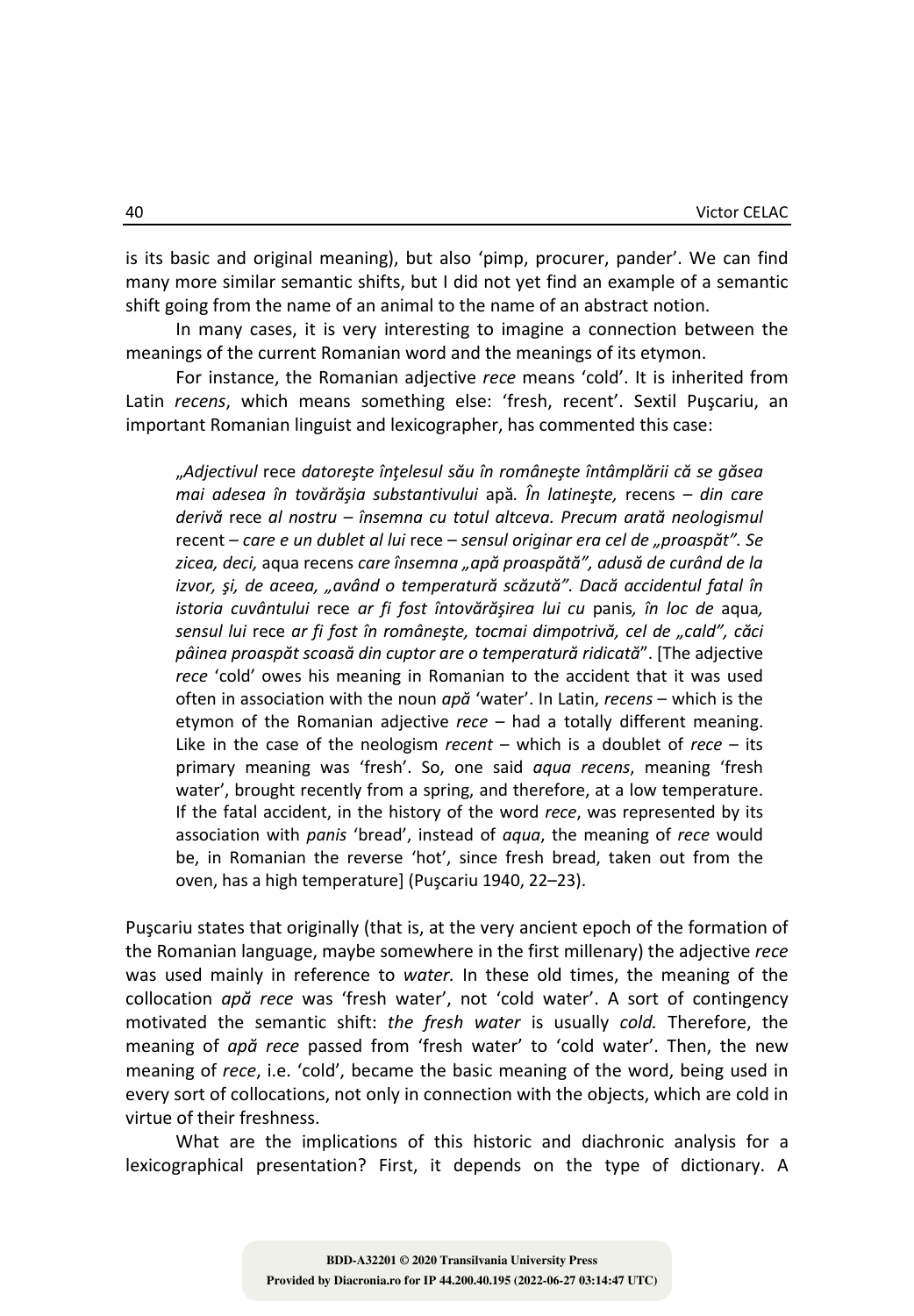dictionary of contemporary Romanian (like DEX) does not have to bother itself (nor its readers) with such intricacies of the word's biographies along centuries or millennia. It has simply to define the modern usage of the words. The same cannot be said of the historic and etymologic dictionaries. At this level, one should expect a very different presentation – that is, exactly a presentation of the biographies of the words, with all meanders and intricacies, with regard to the meanings of the word, the forms, and its stylistic, diastratic or diatopic variation, etc.

In the case of *rece*, I can easily imagine a lexicographical presentation inspired by the above analysis. The two main meanings (i.e. the meaning supposed to be original and the basic meaning in modern Romanian) could be described as follows:

1. (Speaking of some aliments or substances as *water, wine*, etc., in opposition with *warm* and with *stale*) 'Which has or is at a low or relatively low temperature, *by virtue of its freshness*'.

2. (By extension; speaking of all sort of aliments or substances, in opposition with *warm* or *hot*) 'Which has or is at a low or relatively low temperature, *irrespective of its freshness*'.

## **5. Ghost words and ghost meanings**

Among my fellow linguists, I have heard sometimes this adagio: "Dictionaries are made up from other dictionaries". That is a way to suggest several ideas all at once, namely that the lexicographical work assumes systematically looking back very carefully at the achievements of one's predecessors. It may also presuppose that present lexicographic activity may have little originality. For me, it counts also as a strong warning: *Everything that a lexicographer of the present transfers from the older dictionaries in his own work, has to be plainly and totally assumed*. The research or the argumentation, which led our predecessors to certain results, published in a dictionary, has to be systematically remade or retrieved by the lexicographers of the present. Nothing should pass from an older dictionary in a newer one without being checked, in order to prevent conveying errors.

Let us see now exactly what kind of errors one may encounter. There is a beautiful name for most of them: *ghost words*. A ghost word is a pseudo-word introduced in a dictionary or similarly authoritative reference work. Sometimes it may be a pseudo-meaning of a real word. A ghost word is, by definition, absurd and meaningless. However, by virtue of the authority exerted by the reference work containing it, a ghost word may pass in other dictionaries, as a part of venerable tradition. Moreover, it may acquire an etymological explanation (unreal and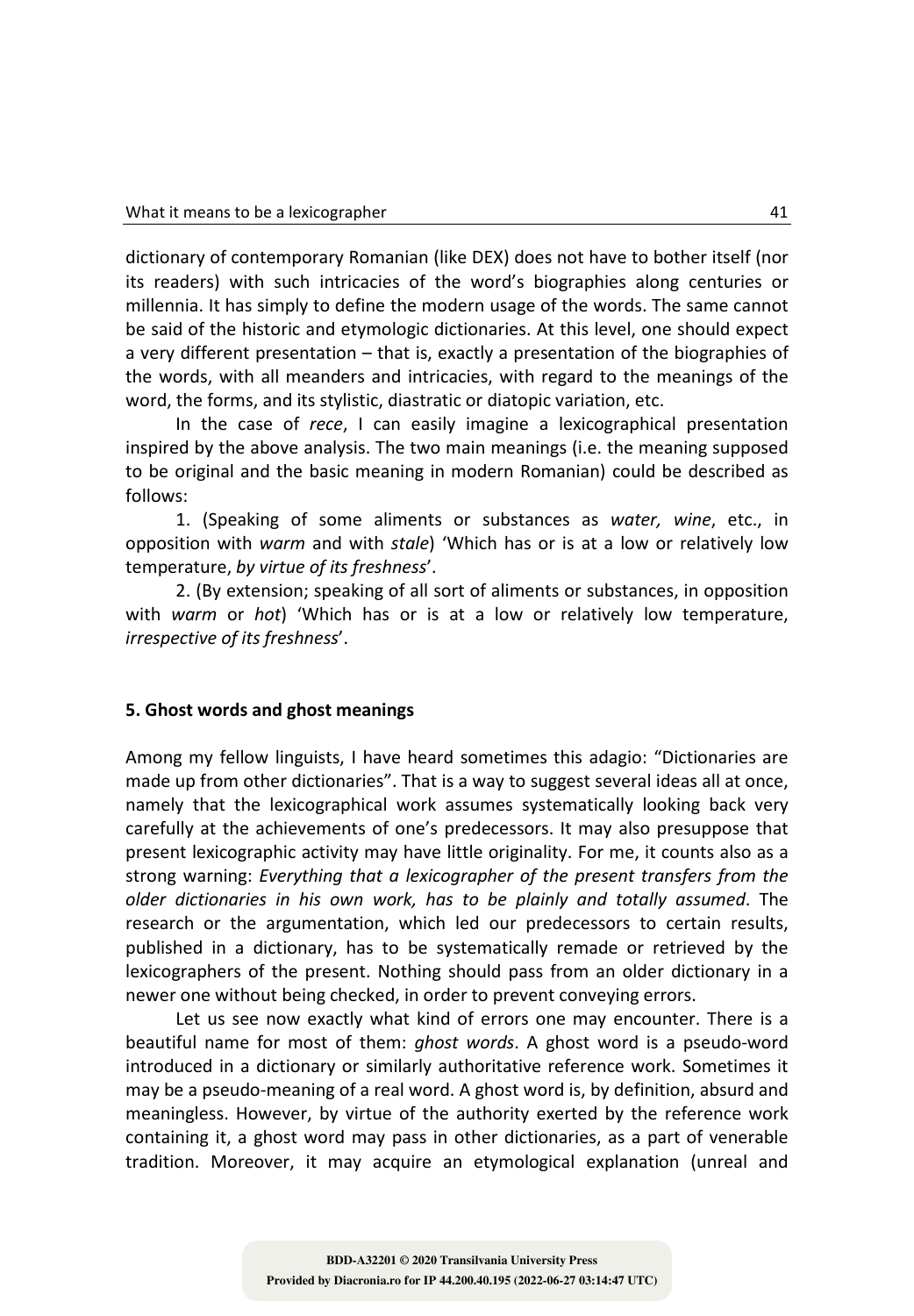fanciful, of course), and, in rarer cases, it may be adopted as part of the etymological explanation for other, real words! A ghost word will have originated from an error, such as a misinterpretation, or mispronunciation, or misreading, or from typographical or linguistic confusion.

As examples of ghost words in English, one can cite the verb *to morse*, a simple misreading for *to nurse*, and *kimes*, a misprint for *knives*. One of the most interesting ghost words is *dord*, introduced and defined in Merriam Webster (second edition, 1934) as 'density' (in Physics and Chemistry). In fact, it is a misreading of a notation which said: "D or d, cont./density". This was intended to add 'density' to the existing list of words that the letter "D" or "d" can abbreviate. The phrase "D or d" was misinterpreted as a single, run-together word: *dord*, which was put in the dictionary with the meaning 'density'.<sup>9</sup>

As for Romanian dictionaries, I will now present the case of the ghost meaning of the substantive *admoniţiune.* (This case was treated and solved in Vasilescu 2017, 70–71. The analysis presented here originates from this published paper). Simply speaking, *admoniţiune* is a term corresponding to English *admonition* 'an act or action of admonishing; authoritative counsel or warning' and to French *admonition* 'admonition'. An admonition can be made by a teacher, by a judge, or by somebody else detaining an adequate position.

In several Romanian dictionaries of the second half of the  $20<sup>th</sup>$  century, the word *admoniţiune* is registered with two following meanings:

- DN (1961 and all other editions): 1. (Jur.) 'Cercetare făcută de judecător' ['Investigation made by a judge']. 2. (Rar) 'Admonestare' ['Admonition'].
- DEX (1975 and all other editions): 1. 'Cercetare făcută de judecător'. 2. (Rar) 'Admonestare'.
- DEXI (2007): 1. (Jur.) 'Cercetare făcută de judecător'. 2. 'Admonestare'.

The second meaning corresponds well to the meaning of the English and French cognates (*admonestare = admonition*). Nevertheless, the first meaning is posing a problem. It may seem a total mystery: Why should Romanian word *admoniţiune*

<sup>9</sup> For further details, examples, and bibliography concerning English, see Bryson 1991, 71, <https://en.wikipedia.org/wiki/Ghost\_word>, and <https://en.wikipedia.org/wiki/Dord>. – For the ghost words in Romanian dictionaries, see Avram 1997, 20–22 and Sala 1999, 84. – In French historical linguistics, there is an on-going project, at the ATILF Laboratory, in Nancy: *Base des mots fantômes* <http://www.atilf.fr/MotsFantomes/>. This project aims to build up a substantial inventory of the ghost elements in main historical dictionaries of French, and to elucidate thoroughly each case. Since the French Lexicography has a very long, rich, and venerable tradition, there will be no surprise to discover that the number of the ghost words haunting it is considerable.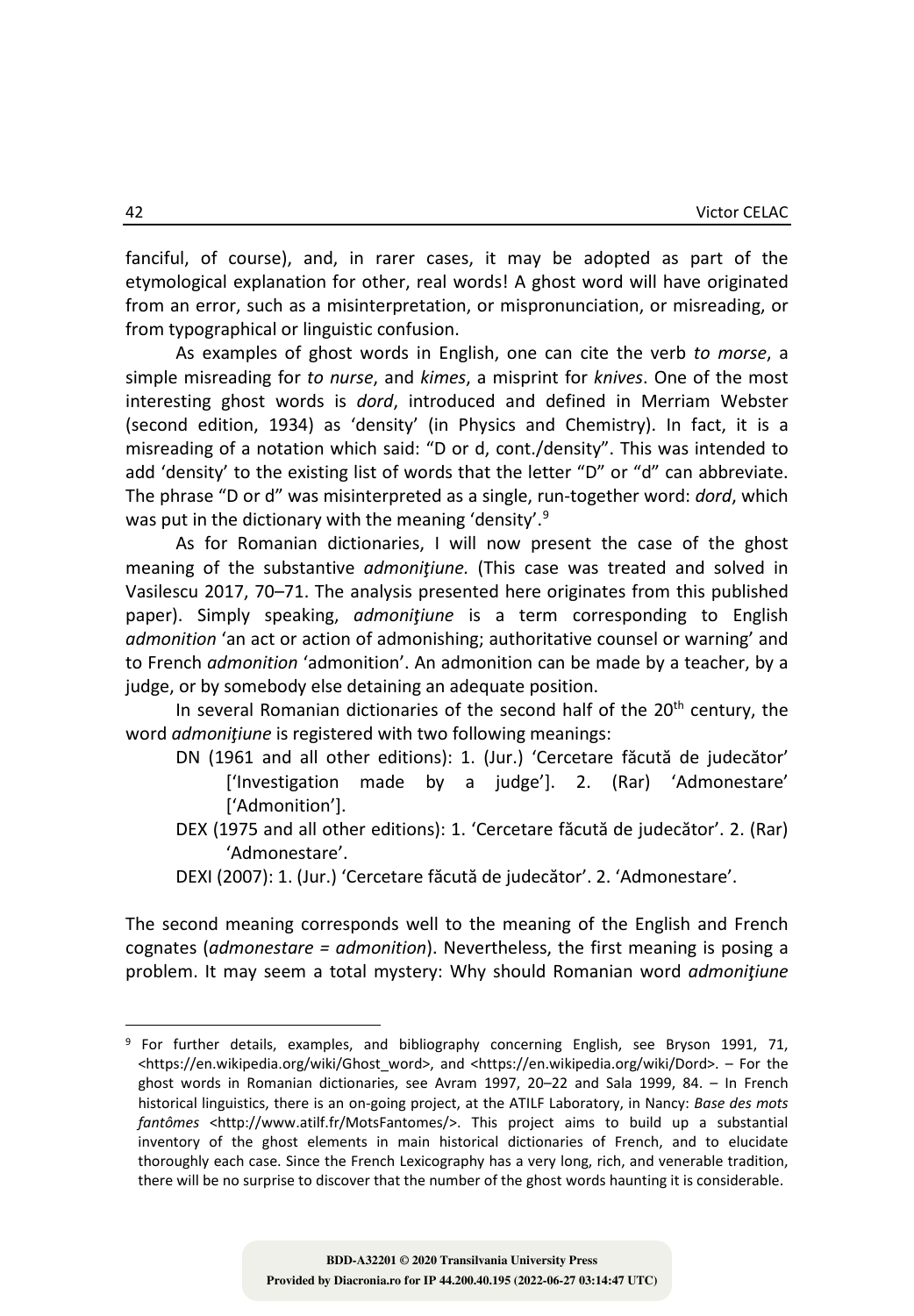signify 'investigation made by a judge'? The explanation was found by means of consulting older Romanian dictionaries:

DA (1906): 'admonestare'.

Şăineanu (1929): 'admonestare'.

Scriban (1940): 'admonestare'.

- CADE (1931): 1. 'Certare din partea judecătorului'. 2. 'Înștiințare făcută cuiva de a-şi îndrepta purtarea, sfat dat cuiva de a lăsa calea greşită pe care a apucat'.
- [= 1. 'Admonition from the part of the judge' 2. '[= Admonition]'].

It is important to notice that in CADE the word *certare* 'admonition' (in the definition of the first meaning) is used. This word is written on two lines: *cer-tare.* It becomes clear from here that the lexicographers of DN (1961) have consulted CADE (1931). They have misread the word "*cer-tare*" [= admonition] as "*cercetare*" [= investigation]. The two Romanian words may have some formal resemblance, but this fact does not excuse the misreading. This fact excuses even less the perpetuation of this ghost meaning in several Romanian dictionaries, including the last edition of DEX (2016).

#### **6. Final remarks**

The activity in the field of *lexicography* has many very practical, concrete, and "non-theoretical" aspects. However, the permanent connection with its theoretical counterpart is absolutely necessary, that is, the connection with *lexicology*.

To be a lexicographer means to me, in the first place, to have permanently in mind that curiosity about the life of words. It is impossible to explain something about the history of words from a purely synchronic perspective. The necessary perspective is etymological and diachronic or historic. I have a strong belief that every lexicographer who works on a synchronic general dictionary (like DEX) will be much helped by having a diachronic view of the language he wants to describe. In other words, a Romanian lexicographer working at present on a synchronic and explanatory dictionary of current Romanian, will have much to gain from being well familiarised with the peculiarities of Old Romanian, that is, with the most ancient texts like *Scrisoarea lui Neacşu*, the religious writings of Coresi, the ancient Moldavian and Wallachian chronicles, etc. I know that this point of view may seem bizarre, and maybe in the future, on some occasion, I will attempt to argue and motivate it further.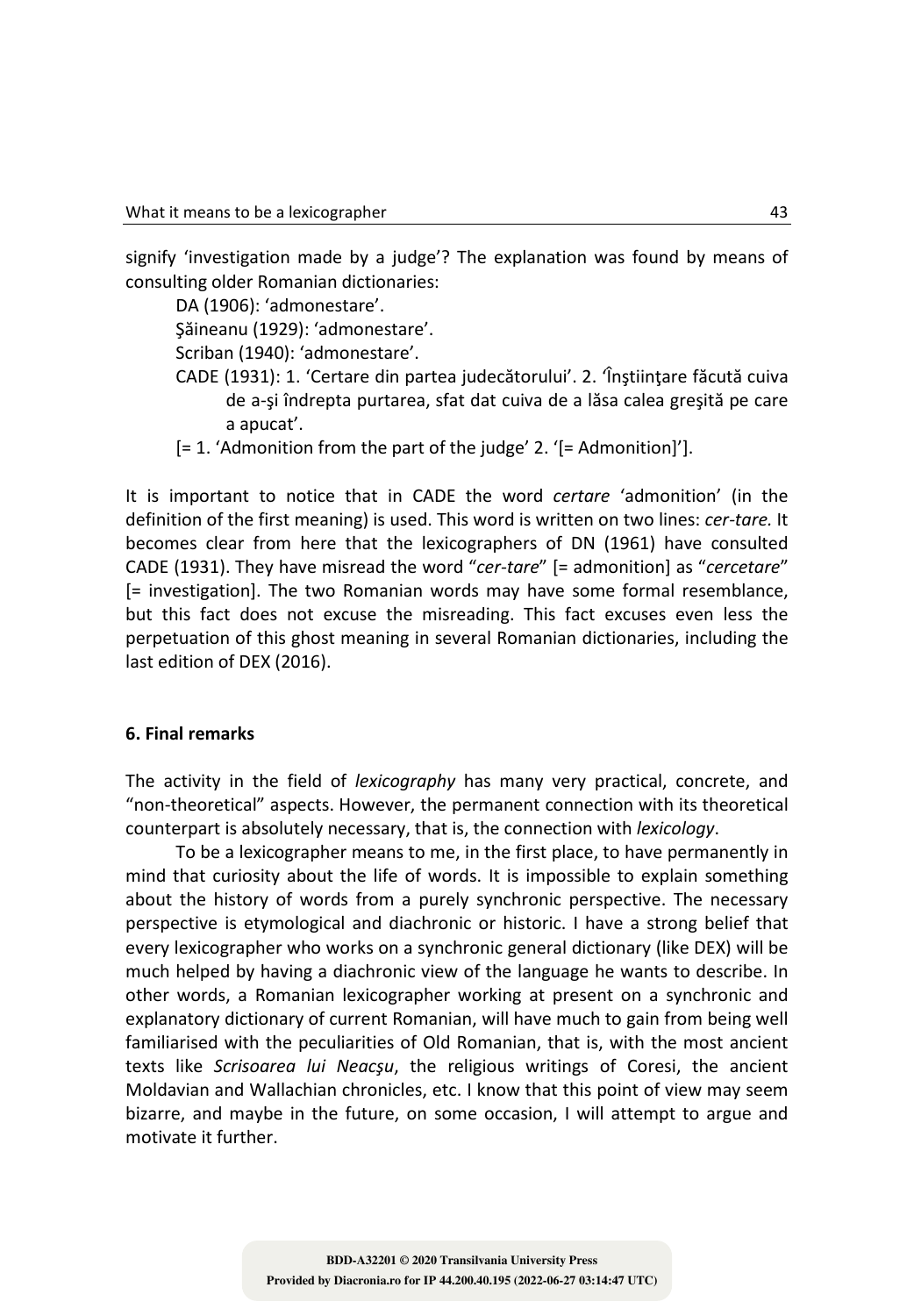Another important characteristic of a lexicographer is to be permanently vigilant, to take nothing for granted. He has to respect the authority of his predecessors, and yet he has to verify every small bit of data he includes in the dictionary he signs.

At present, the lexicographer has some exceptional advantages, in comparison with the lexicographers of the past. I am referring to the abundant ways of documentation of all sorts provided with the help of the Information Technologies, and especially, of the big electronic textual corpora, which helps us to quickly and efficiently gather large amounts of data concerning the circulations of the words in real contexts, in different varieties of the language. These great advantages must encourage every lexicographer of the present (even the beginners) to revisit and reassess the achievements in this research field transmitted by our venerable predecessors. This way of thinking is consonant with the ideas of the following beautiful quotation, and I am very pleased to close this paper with it:

Beginning students are sometimes discouraged by the belief that 'all the easy stuff's already been done. What's left is really hard.' But when that 'easy stuff' is examined closely, it often turns out that it is only half-done, and that the conclusions do not follow from the premises (which often are not made explicit), or that the assumptions they are based on are no longer considered tenable. A surprising amount of the 'easy stuff' needs to be re-done. (Green and Morgan 1996, 17, quoted in Buchi and Schweickard 2011, 633).

#### **Acknowledgements**

A previous version of this paper served as basis for a lecture that I delivered at the Transilvania University of Braşov, on 15 January 2020. I wish to thank Professor Marinela Burada and Dr. Raluca Sinu for the invitation to deliver that lecture at their university, and also for the revising and proofreading this paper. And last but not least, I wish to express here all my gratitude to my colleague Mihaela Popescu (Institute of Linguistics "Iorgu Iordan – Al. Rosetti", Bucharest) for her consistent help in preparing this text.

#### **Sources**

CADE – Ion Aurel Candrea, Gheorghe Adamescu. 1931. *Dicţionarul enciclopedic ilustrat*. Bucureşti: Cartea Românească.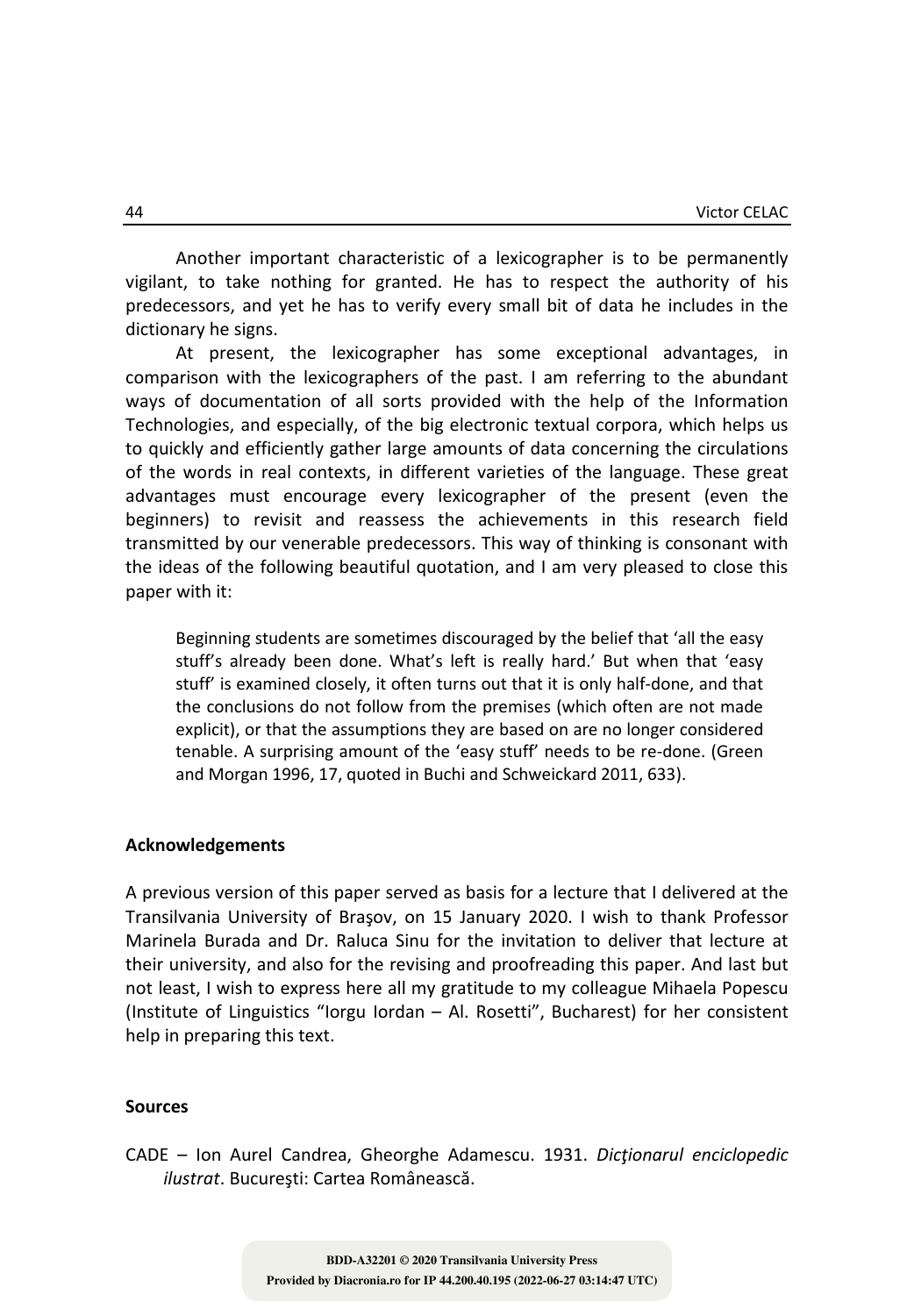- DA *Dicţionarul limbii române* [old series]. 1913–1949 [letters *A–C, D–de, F–I, J– lojniţă*] [DA and DLR were reprinted in 2010, in 19 volumes], coord. by Sextil Puşcariu *et al*., București: Academia Română/Socec/Tipografia Ziarului "Universul".
- DELR *Dicţionarul etimologic al limbii române,* coord. by Marius Sala, Andrei Avram, Ion Giurgea, Cristian Moroianu *et al*., Vol. I: *A–B* (2011), vol. II/1: *Ca– Cizmă* (2015); vol. II/2: *Clac–Cyborg* (2018). București: Institutul de Lingvistică "Iorgu Iordan – Al. Rosetti"/Editura Academiei Române.
- DEX *Dicţionarul explicativ al limbii române*, coord. by Ion Coteanu, Luiza Seche, Mircea Seche. 1975 (other editions: 1996, 2009, 2012, 2016). București: Academia Republicii Socialiste România/ Institutul de Lingvistică din Bucureşti/ Editura Academiei Republicii Socialiste România.
- DN Florin Marcu and Constant Maneca. 1961 (other editions: 1966, 1978, 1997, 2002, 2006, 2008, 2013). *Dicţionar de neologisme*. Bucureşti: Editura Ştiinţifică.
- DLR Iorgu Iordan, Alexandru Graur, Ion Coteanu, Marius Sala, Gheorghe Mihăilă (coord.) *et al*. 1965–2010 [letters *D, E, L–Z*] [DA and DLR were reprinted in 2010, in 19 volumes]. *Dicţionarul limbii române.* Serie nouă. București: Academia Română/Editura Academiei Române.
- DEXI Eugenia Dima (dir.) *et al.* 2007. *Dicţionar explicativ ilustrat al limbii române*. Chişinău: Arc & Gunivas.
- OED Simpson, John Andrew (dir.) *et al.* [first edition: 1933]/ 1989. *The Oxford English Dictionary*. Second edition. Oxford: Clarendon.

## **References**

Avram, Andrei. 1997. *Contribuţii etimologice*. Bucureşti: Univers Enciclopedic.

- Buchi, Eva and Wolfgang Schweickard. 2011. "Ce qui oppose vraiment deux conceptions de l'étymologie romane. Réponse à Alberto Vàrvaro et contribution à un débat méthodologique en cours." *Revue de linguistique romane* 75: 628–635.
- Bryson, Bill. 1991. *The Mother Tongue. English And How It Got That Way*. London: Harper Collins.
- Celac, Victor. 2012. "Observaţii privind tratarea dialectelor limbii române, problema datării lexemelor şi valorificarea surselor în noul *Dicţionar etimologic al limbii române*". *Fonetică şi dialectologie* 31: 205–226.
- Celac, Victor. 2020 "Analyse et intuition dans la recherche étymologique du roumain." In *Lingvistică romanică III. Conferințele Catedrei de Filologie și*